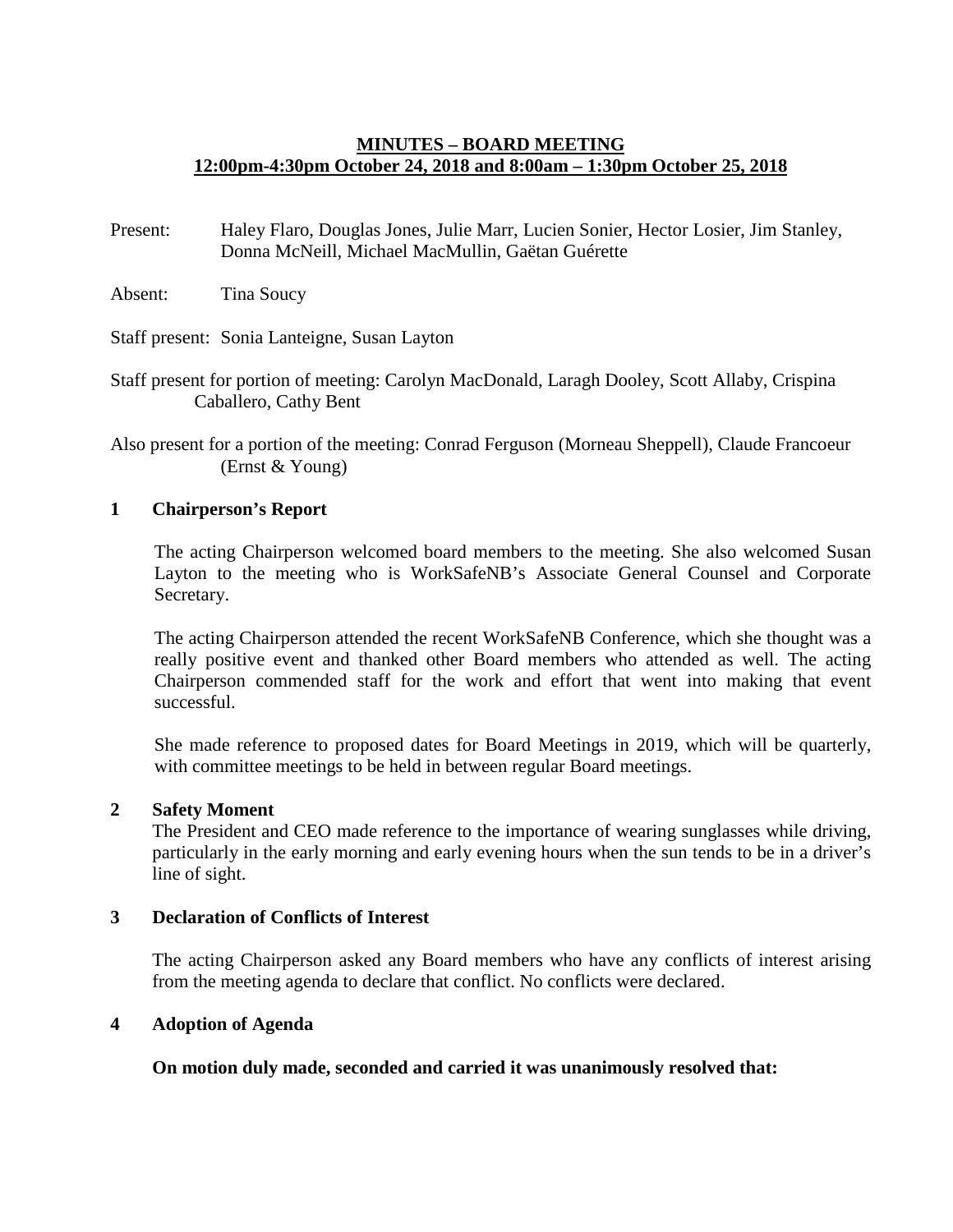*The agenda for the Board of Directors meeting for October 24 and 25, 2018 is adopted as written.*

# **5 Approval of Minutes of September 26 and 27, 2018 Meeting**

## **On motion duly made, seconded and carried it was unanimously resolved that:**

*The minutes of the Board of Directors meeting held on the 26th and 27th days of September are approved as written.*

# **6 Consent Agenda**

#### **Finance and Investment Committee Terms of Reference Revision On motion duly made, seconded and carried it was unanimously resolved that:**

*The revised Terms of Reference for the Finance and Investment Committee are approved as written.*

# **7 2019-2021 Strategic Plan**

# **8 2019-2021 Strategic Plan Continued**

The Strategic Plan for 2019-2021 was presented and included the following:

- WorkSafeNB's strategic direction;
- Strategies to form a three-year plan for achieving our vision; and
- The supporting strategic initiatives.

Performance Measures will be finalized and approved at the next Board Meeting.

### **On motion duly made, seconded and carried it was unanimously resolved that:**

*The WorkSafeNB Strategic Plan for 2019-2021 is approved, as amended.*

### **9 Injured Worker Advisory Committee**

The Committee introduced their members and provided information on the composition of their Committee. They gave a description of their mandate and the work they have been engaged in over the last year. In particular, the Committee was involved in providing input concerning the Ministerial Task Force Report.

The Board thanked the Committee for their report and will continue to look for ways to engage with injured workers.

### **On motion duly made, seconded and carried it was unanimously resolved that:**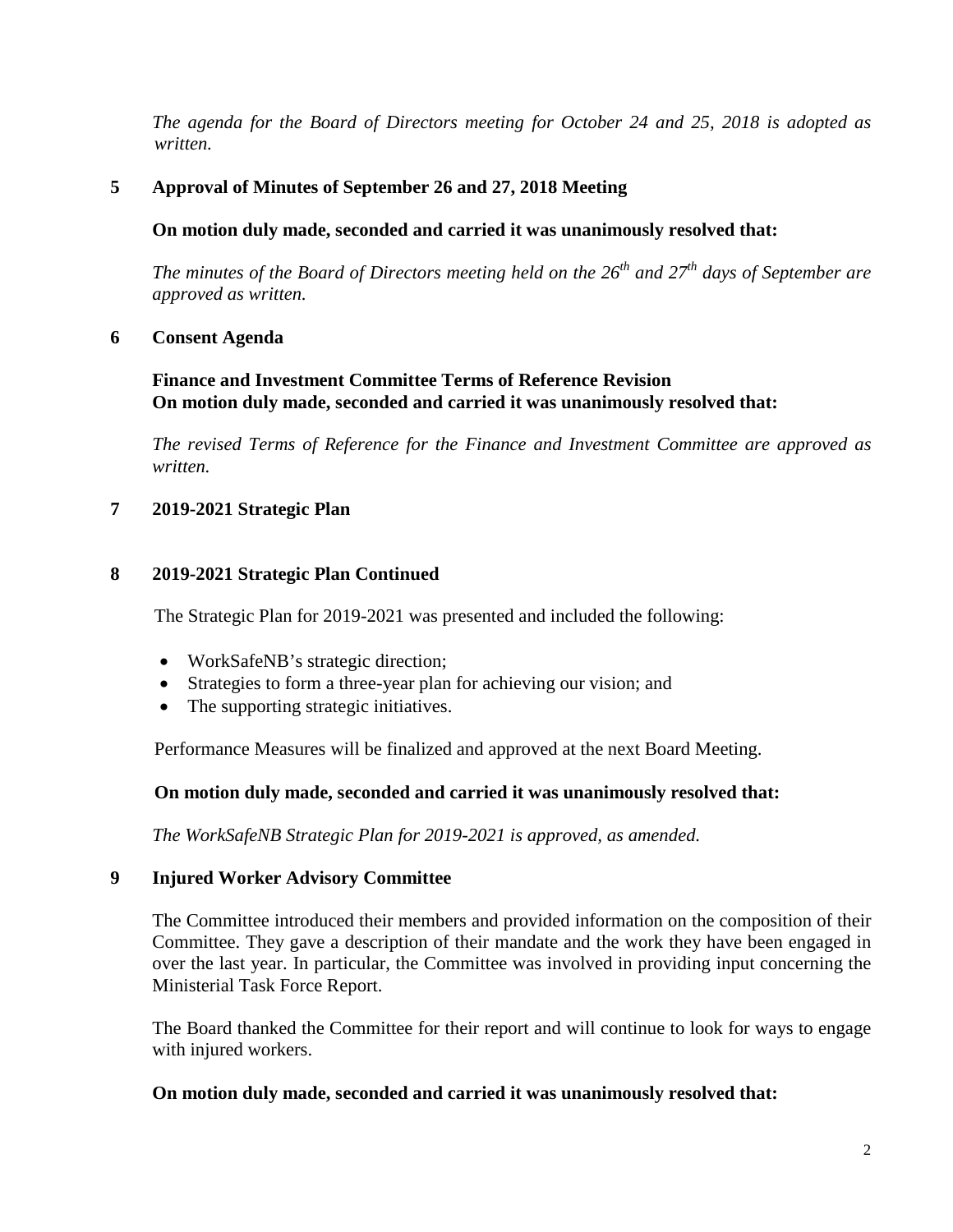*The Injured Worker Advisory Committee's report is received as submitted.*

## **10 President and CEO Report**

Updates were provided on the following:

- Legislative changes;
- Contingencies in place regarding a possible Canada Post strike;
- Organizational structure updates; and
- Human Resource initiatives.

### **On motion duly made, seconded and carried it was unanimously resolved that:**

*The President and CEO's report is received as submitted.*

# **11 Q3 Financial Update**

The acting Chief Financial Officer presented the consolidated financial statements for Q3, up until September 30, 2018.

### **On motion duly made, seconded and carried it was unanimously resolved that:**

*The acting Chief Financial Officer's report is received as submitted.*

# **12 2019 Budget**

The acting Chief Financial Officer presented the 2019 budget, which included:

- administration budget;
- strategic plan budget;
- capital budget;
- WorkSafeNB's Rehabilitation Centre budget; and
- 2019 Budgeted Financial Statements.

# **13 Expenses – Kilometre Rate**

Recommendation from staff to change mileage rates for the Board and staff to align with the Government of New Brunswick's rate kilometric rate to \$0.41, consistent with the recommendations in the Auditor General's Report.

### **On motion duly made, seconded and carried it was unanimously resolved that:**

*WorkSafeNB staff and Board members will be subject to the Government of New Brunswick mileage rate of \$0.41, instead of the Canada Revenue Agency rate, but WorkSafeNB's travel policy will also provide for exceptions to that mileage rate, consistent with the Government of New Brunswick mileage policy.* 

# **14 Rate Setting**

The acting Chief Financial Officer gave a presentation on the rationale behind the proposed rate for 2019, which included:

- Information on components of the rate increase;
- Impact on employers and the assessment increase by category;
- Estimate of the impact on the rate if all Task Force Recommendations are implemented.